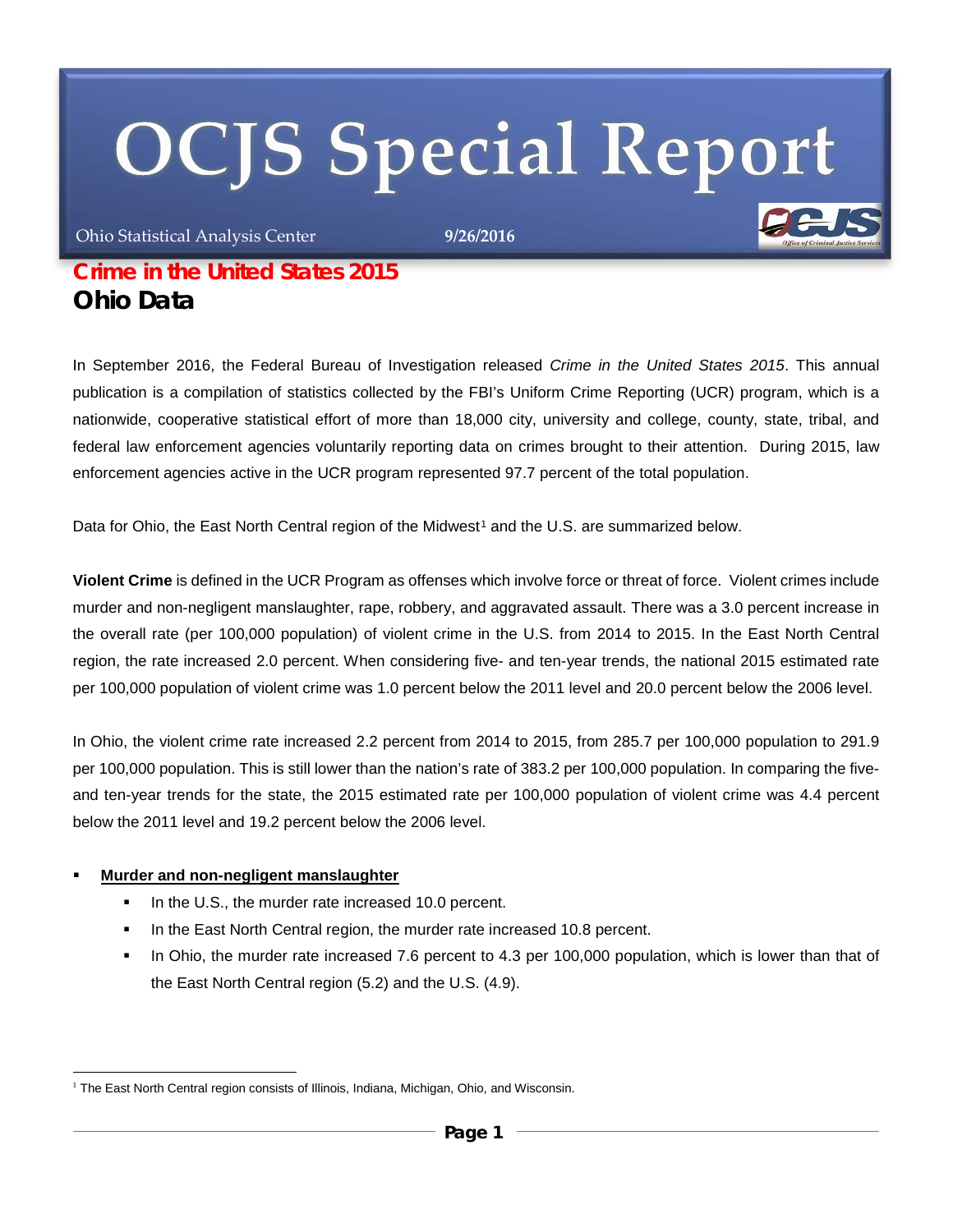- **Rape[2](#page-1-0) [3](#page-1-1)**
	- In the U.S., the rate of rape increased 4.3 percent.
	- In the East North Central region, the rate of rape increased 4.0 percent.
	- In Ohio<sup>4</sup>, the rate of rape decreased 1.7 percent to 44.3 per 100,000 population, which is similar to the East North Central region (44.0) and higher than that of the U.S. (38.6).

#### **Robbery**

- In the U.S., the robbery rate increased 0.6 percent.
- In the East North Central region the robbery rate decreased 1.1 percent.
- In Ohio, the robbery rate decreased 1.9 percent, to 108.1 per 100,000 population. Ohio's robbery rate is higher than that of the U.S. (101.9) and the East North Central region (101.7).

#### **Aggravated Assault**

- In the U.S., the aggravated assault rate increased 3.7 percent.
- In the East North Central region the aggravated assault rate increased 3.0 percent.
- In Ohio, the aggravated assault rate increased 6.9 percent. Ohio's rate (135.1 per 100,000) is less than the rate of the East North Central region (207.6) and the U.S. (237.8).

| <b>Violent Crime 2015</b>                                      |                   |             |                      |                   |                                                                 |                |               |         |                |         |                           |         |
|----------------------------------------------------------------|-------------------|-------------|----------------------|-------------------|-----------------------------------------------------------------|----------------|---------------|---------|----------------|---------|---------------------------|---------|
|                                                                |                   |             | <b>Violent Crime</b> |                   | <b>Murder and</b><br><b>Nonnegligent</b><br><b>Manslaughter</b> |                | Rape*         |         | <b>Robbery</b> |         | <b>Aggravated Assault</b> |         |
|                                                                |                   | Population  | <b>Number</b>        | Rate <sup>5</sup> | Number                                                          | Rate           | <b>Number</b> | Rate    | <b>Number</b>  | Rate    | <b>Number</b>             | Rate    |
| <b>United</b><br><b>States</b>                                 | 2014              | 318,907,401 | 1,186,185            | 372               | 14,164                                                          | 4.4            | 118,027       | 37      | 322,905        | 101.3   | 731,089                   | 229.2   |
|                                                                | 2015              | 321,418,820 | 1,231,566            | 383.2             | 15,696                                                          | 4.9            | 124,047       | 38.6    | 327,374        | 101.9   | 764,449                   | 237.8   |
|                                                                | Percent<br>change |             | $+3.8%$              | $+3%$             | $+10.8%$                                                        | $+10%$         | $+5.1%$       | $+4.3%$ | $+1.4%$        | $+0.6%$ | $+4.6%$                   | $+3.7%$ |
| <b>East</b><br><b>North</b><br><b>Central</b><br><b>Region</b> | 2014              | 46,752,805  | 164,328              | 351.5             | 2,190                                                           | 4.7            | 19,795        | 42.3    | 48,083         | 102.8   | 94,260                    | 201.6   |
|                                                                | 2015              | 46,787,011  | 167,783              | 358.6             | 2,428                                                           | 5.2            | 20,604        | 44      | 47,603         | 101.7   | 97,148                    | 207.6   |
|                                                                | Percent<br>change |             | $+2.1%$              | $+2%$             | $+10.9%$                                                        | $+10.8%$       | $+4.1%$       | $+4%$   | $-1%$          | $-1.1%$ | $+3.1%$                   | $+3%$   |
| Ohio                                                           | 2014              | 11,596,998  | 33,130               | 285.7             | 464                                                             | $\overline{4}$ | 5,228         | 45.1    | 12,780         | 110.2   | 14,658                    | 126.4   |
|                                                                | 2015              | 11,613,423  | 33,898               | 291.9             | 500                                                             | 4.3            | 5,149         | 44.3    | 12,554         | 108.1   | 15,695                    | 135.1   |
|                                                                | Percent<br>change |             | $+2.3%$              | $+2.2%$           | $+7.8%$                                                         | $+7.6%$        | $-1.5%$       | $-1.7%$ | $-1.8%$        | $-1.9%$ | $+7.1%$                   | $+6.9%$ |

\*Includes only the new definition. Please refer to the *Crime in the United States 2015* report for more information on 2014-2015 rape legacy number and rate comparisons.

<span id="page-1-3"></span><sup>5</sup> Rate per 100,000 population

<u>.</u>

<span id="page-1-0"></span><sup>&</sup>lt;sup>2</sup> Rape is now defined as the penetration, no matter how slight, of the vagina or anus with any body part or object, or oral penetration by a sex organ of another person**,** without the consent of the victim. The revised definition expands rape to include both male and female victims and offenders, and reflects the various forms of sexual penetration understood to be rape, especially non-consenting acts of sodomy, and sexual assaults with objects.

<span id="page-1-1"></span><sup>&</sup>lt;sup>3</sup> Some agencies submitted rape data according to both the revised UCR definition of rape and the legacy UCR definition of rape. Because of changes in the state/local agency's reporting practices, use caution when comparing previous years' data.

<span id="page-1-2"></span><sup>&</sup>lt;sup>4</sup> Agencies within Ohio submitted rape data according to both the revised UCR definition of rape and the legacy UCR definition of rape. Because of changes in the state/local agency's reporting practices, use caution when comparing previous years' data.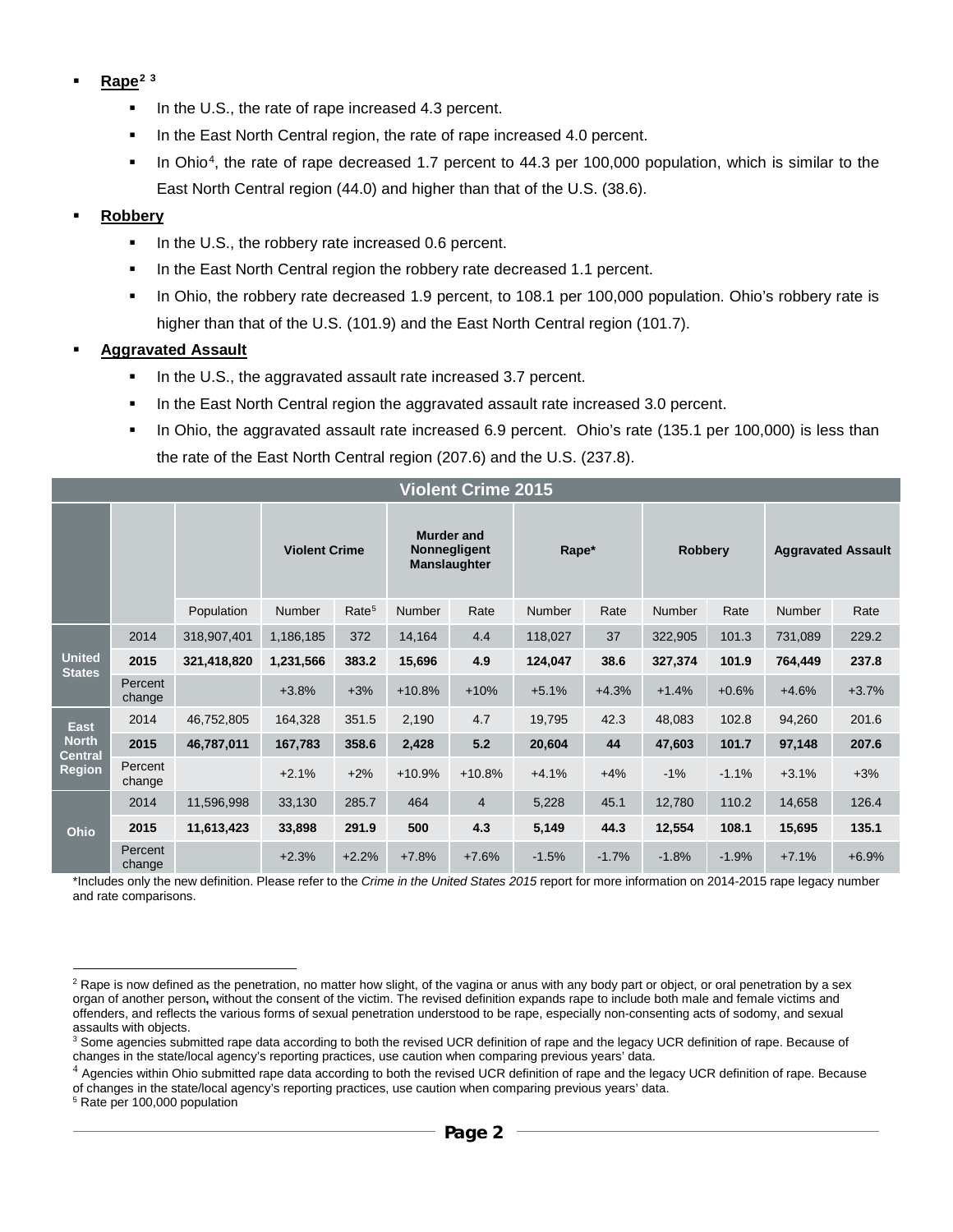**Property Crime** within the UCR Program includes the offenses of burglary, larceny-theft, motor vehicle theft and arson<sup>6</sup>. Theft-type offenses are the taking of money or property, but there is no force or threat of force against the victims. The property crime rate in the U.S. decreased 3.4 percent, from 2,574.1 per 100,000 population to 2,487 per 100,000 population. In the East North Central region the property crime rate decreased 5.7 percent. In Ohio, the overall property crime rate decreased 7.0 percent, to 2587.7.

### **Burglary**

- $\blacksquare$  In the U.S., the burglary rate decreased 8.5 percent
- In the East North Central region, the burglary rate decreased 10.0 percent.
- In Ohio, the burglary rate decreased 12.9 percent from 685.2 per 100,000 population to 596.7 per 100,000 population. This rate is higher than that of the U.S. (491.4) and the East North Central region (448.3).

## **Larceny-theft**

- In the U.S., larceny-theft rate decreased 2.5 percent.
- In the East North Central region, larceny-theft rate decreased 4.2 percent.
- In Ohio, the larceny-theft rate decreased 5.0 percent, from 1,939.7 per 100,000 population to 1,842.6 per 100,000 population. This rate is higher than both the East North Central region (1,590.7) and the U.S. (1,775.4).

## **Motor vehicle theft**

- In the U.S., the motor vehicle theft rate increased 2.2 percent.
- In the East North Central region, the motor vehicle theft rate decreased 7.3 percent.
- In Ohio, the motor vehicle theft rate decreased 5.0 percent from 156.2 per 100,000 population to 148.4 per 100,000 population. This rate is lower than the East North Central region (160.6) and the U.S. (220.2).

| <b>Property Crime 2015</b>                                     |                   |             |                       |         |                 |          |               |         |                            |         |
|----------------------------------------------------------------|-------------------|-------------|-----------------------|---------|-----------------|----------|---------------|---------|----------------------------|---------|
|                                                                |                   |             | <b>Property Crime</b> |         | <b>Burglary</b> |          | Larceny-theft |         | <b>Motor Vehicle Theft</b> |         |
|                                                                |                   | Population  | <b>Number</b>         | Rate    | <b>Number</b>   | Rate     | <b>Number</b> | Rate    | <b>Number</b>              | Rate    |
| <b>United</b><br><b>States</b>                                 | 2014              | 318,907,401 | 8,209,010             | 2,574.1 | 1,713,153       | 537.2    | 5,809,054     | 1,821.5 | 686,803                    | 215.4   |
|                                                                | 2015              | 321,418,820 | 7,993,631             | 2,487   | 1,579,527       | 491.4    | 5,706,346     | 1,775.4 | 707,758                    | 220.2   |
|                                                                | Percent<br>change |             | $-2.6%$               | $-3.4%$ | $-7.8%$         | $-8.5%$  | $-1.8%$       | $-2.5%$ | $+3.1%$                    | $+2.2%$ |
| <b>East</b><br><b>North</b><br><b>Central</b><br><b>Region</b> | 2014              | 46,752,805  | 1,090,300             | 2,332.1 | 232,837         | 498      | 776,486       | 1,660.8 | 80,977                     | 173.2   |
|                                                                | 2015              | 46,787,011  | 1,029,126             | 2,199.6 | 209,751         | 448.3    | 744,226       | 1,590.7 | 75,149                     | 160.6   |
|                                                                | Percent<br>change |             | $-5.6%$               | $-5.7%$ | $-9.9%$         | $-10%$   | $-4.2%$       | $-4.2%$ | $-7.2%$                    | $-7.3%$ |
| <b>Ohio</b>                                                    | 2014              | 11,596,998  | 322,517               | 2,781   | 79466           | 685.2    | 224,942       | 1,939.7 | 18,109                     | 156.2   |
|                                                                | 2015              | 11,613,423  | 300,525               | 2,587.7 | 69303           | 596.7    | 213,993       | 1,842.6 | 17,229                     | 148.4   |
|                                                                | Percent<br>change |             | $-6.8%$               | $-7%$   | $-12.8%$        | $-12.9%$ | $-4.9%$       | $-5%$   | $-4.9%$                    | $-5%$   |

<span id="page-2-0"></span><u>.</u> <sup>6</sup> Although arson victims may be subject to force, arson is considered a property crime because it involves the destruction of property. However, the UCR Program does not have sufficient data to estimate arson offenses.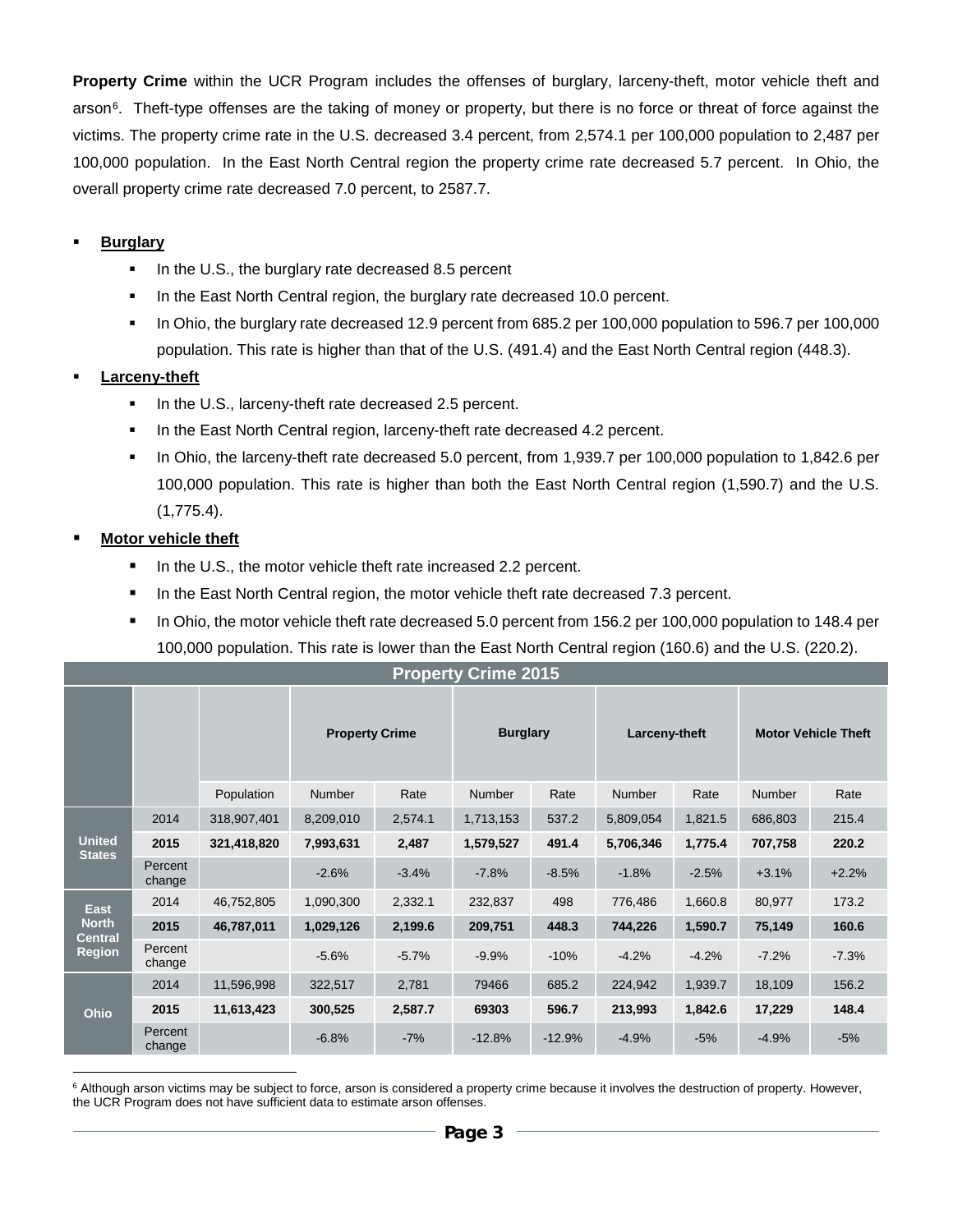|                           | Change in Violent Crime Rates from 2014 to 2015 |                                                                                                                                |  |  |  |
|---------------------------|-------------------------------------------------|--------------------------------------------------------------------------------------------------------------------------------|--|--|--|
|                           | Ohio $7$                                        | <b>National/Regional</b>                                                                                                       |  |  |  |
|                           | Akron: Decrease of 13.9%                        | National: Increase of 3.0%                                                                                                     |  |  |  |
|                           | Canton: Increase of 11.9%                       | East North Central: Reported an increase<br>of 2.0% in the violent crime rate. Michigan                                        |  |  |  |
| <b>Violent Crime</b>      | <b>Cincinnati:</b> Increase of 2.2%             |                                                                                                                                |  |  |  |
| Ohio: Increase of 2.2%    | <b>Columbus: Decrease of 0.5%</b>               | was the only state to report a decrease in                                                                                     |  |  |  |
|                           | Dayton: Increase of 10.1%                       | the rate of violent crime.                                                                                                     |  |  |  |
|                           | Toledo: Increase of 3.5%                        |                                                                                                                                |  |  |  |
|                           | Youngstown: Increase of 11.9%                   |                                                                                                                                |  |  |  |
|                           | Akron: Increase of 8.2%                         | <b>National: Increase of 10.0%</b>                                                                                             |  |  |  |
|                           | Canton: Decrease of 12.5%                       | East North Central: Reported an increase                                                                                       |  |  |  |
| <b>Murder</b>             | <b>Cincinnati:</b> Increase of 9.5%             | of 10.8% in the murder rate. All states                                                                                        |  |  |  |
| Ohio: Increase of 7.6%    | <b>Columbus: Decrease of 9.2%</b>               | reported an increase in the rate of murder.                                                                                    |  |  |  |
|                           | Dayton: Decrease of 2.2%                        | Wisconsin reported the greatest increase in                                                                                    |  |  |  |
|                           | Toledo: Increase of 1.0%                        | the rate of property crime.                                                                                                    |  |  |  |
|                           | Youngstown: Increase of 36.1%                   |                                                                                                                                |  |  |  |
|                           | Akron: Decrease of 2.8%                         | <b>National: Increase of 4.3%</b>                                                                                              |  |  |  |
|                           | Canton: Decrease of 23.9%                       | East North Central: Reported an increase                                                                                       |  |  |  |
| Rape                      | <b>Cincinnati:</b> Increase of 3.2%             | of 4.0% in the rate of rape. Ohio was the<br>only state to report a decrease in the rate of                                    |  |  |  |
| Ohio: Decrease of 1.7%    | <b>Columbus: Increase of 7.0%</b><br>rape.      |                                                                                                                                |  |  |  |
|                           | Dayton: Increase of 10.9%                       |                                                                                                                                |  |  |  |
|                           | Toledo: Decrease of 0.7%                        |                                                                                                                                |  |  |  |
|                           | Youngstown: Increase of 0.1%                    |                                                                                                                                |  |  |  |
|                           | Akron: Decrease of 7.4%                         | National: Increase of 0.6%                                                                                                     |  |  |  |
|                           | Canton: Increase of 6.5%                        | East North Central: Reported a decrease<br>of 1.1% in the robbery rate. Wisconsin and                                          |  |  |  |
| <b>Robbery</b>            | Cincinnati: Decrease of 7.1%                    |                                                                                                                                |  |  |  |
| Ohio: Decrease of 1.9%    | <b>Columbus: Increase of 4.6%</b>               | Indiana were the only states to report an<br>increase in the rate of robbery.                                                  |  |  |  |
|                           | Dayton: Decrease of 8.9%                        |                                                                                                                                |  |  |  |
|                           | <b>Toledo:</b> Decrease of 3.9%                 |                                                                                                                                |  |  |  |
|                           | Youngstown: Increase of 9.2%                    |                                                                                                                                |  |  |  |
|                           | Akron: Decrease of 21.1%                        | National: Increase of 3.7%                                                                                                     |  |  |  |
|                           | <b>Canton: Increase of 23.6%</b>                | East North Central: Reported an increase<br>of 3.0% in the aggravated assault rate.<br>Michigan was the only state to report a |  |  |  |
| <b>Aggravated Assault</b> | Cincinnati: Increase of 13.5%                   |                                                                                                                                |  |  |  |
| Ohio: Increase of 6.9%    | <b>Columbus: Decrease of 10.1%</b>              |                                                                                                                                |  |  |  |
|                           | Dayton: Increase of 29.7%                       | decrease in the rate of aggravated assault.                                                                                    |  |  |  |
|                           | Toledo: Increase of 7.7%                        |                                                                                                                                |  |  |  |
|                           | Youngstown: Increase of 13.6%                   |                                                                                                                                |  |  |  |

.

-

<span id="page-3-0"></span> $7$  Violent and property crime rates for Cleveland in 2015 were not available, therefore rate changes from 2014 to 2015 could not be calculated.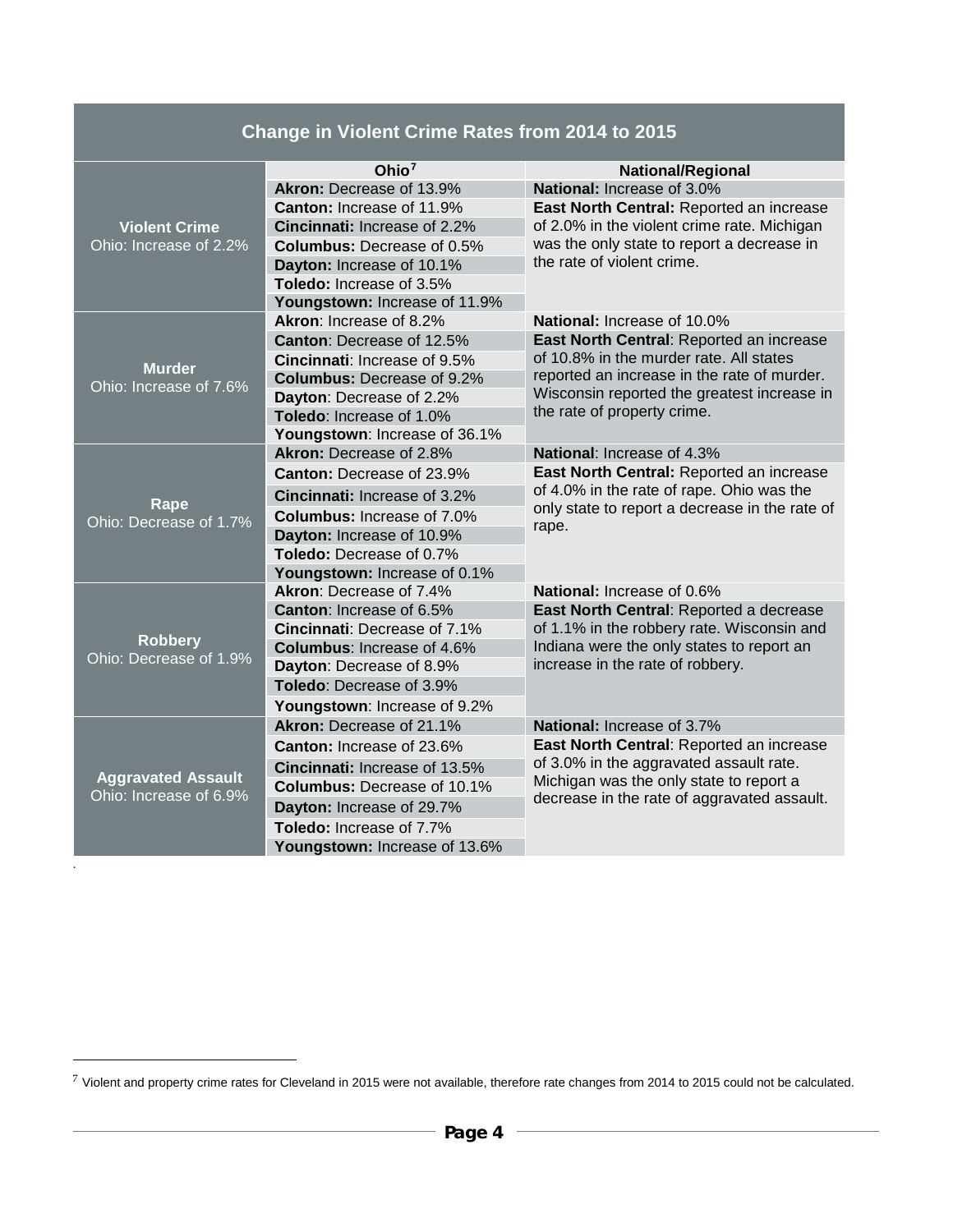# **Change in Property Crime Rates from 2014 to 2015**

|                                                | Ohio                                | <b>National/Regional</b>                                                                                                                |  |  |  |
|------------------------------------------------|-------------------------------------|-----------------------------------------------------------------------------------------------------------------------------------------|--|--|--|
|                                                | Akron: Decrease of 11.3%            | National: Decrease of 3.4%                                                                                                              |  |  |  |
|                                                | <b>Canton:</b> Decrease of 1.7%     | East North Central: Reported a decrease                                                                                                 |  |  |  |
| <b>Property Crime</b>                          | <b>Cincinnati: Decrease of 0.9%</b> | of 5.7% in the property crime rate. All states<br>reported a decrease in the rate of property<br>crime. Michigan reported the greatest  |  |  |  |
| Ohio: Decrease of 7.0%                         | <b>Columbus:</b> Decrease of 7.5%   |                                                                                                                                         |  |  |  |
|                                                | Dayton: Decrease of 9.4%            |                                                                                                                                         |  |  |  |
|                                                | Toledo*:                            | decrease in the rate of property crime.                                                                                                 |  |  |  |
|                                                | Youngstown: Decrease of 8.8%        |                                                                                                                                         |  |  |  |
|                                                | Akron: Decrease of 15.4%            | <b>National: Decrease of 8.5%</b>                                                                                                       |  |  |  |
|                                                | Canton: Increase of 17.4%           | East North Central: Reported a decrease                                                                                                 |  |  |  |
|                                                | Cincinnati: Decrease of 8.7%        | of 10.0% in the burglary rate. All states<br>reported a decrease in the rate of burglary.<br>Ohio reported the greatest decrease in the |  |  |  |
| <b>Burglary</b>                                | <b>Columbus: Decrease of 22.0%</b>  |                                                                                                                                         |  |  |  |
| Ohio: Decrease of 12.9%                        | Dayton: Decrease of 17.5%           |                                                                                                                                         |  |  |  |
|                                                | Toledo: Decrease of 11.5%           | rate of burglary.                                                                                                                       |  |  |  |
|                                                | Youngstown: Decrease of 21.7%       |                                                                                                                                         |  |  |  |
|                                                | Akron: Decrease of 10.7%            | National: Decrease of 2.5%                                                                                                              |  |  |  |
|                                                | <b>Canton: Decrease of 7.7%</b>     | East North Central: Reported a decrease<br>of 4.2% in the larceny-theft rate. All states<br>reported a decrease in the rate of larceny- |  |  |  |
|                                                | Cincinnati: Increase of 1.9%        |                                                                                                                                         |  |  |  |
| <b>Larceny-Theft</b><br>Ohio: Decrease of 5.0% | <b>Columbus: Decrease of 3.3%</b>   |                                                                                                                                         |  |  |  |
|                                                | Dayton: Decrease of 7.5%            | theft. Wisconsin reported the greatest<br>decrease in the rate of larceny-theft.                                                        |  |  |  |
|                                                | Toledo*:                            |                                                                                                                                         |  |  |  |
|                                                | Youngstown: Decrease of 0.7%        |                                                                                                                                         |  |  |  |
|                                                | Akron: Increase of 3.6%             | National: Increase of 2.2%                                                                                                              |  |  |  |
|                                                | Canton: Decrease of 16.0%           | East North Central: Reported a decrease<br>of 7.3% in the motor vehicle theft rate.                                                     |  |  |  |
| <b>Motor Vehicle Theft</b>                     | Cincinnati: Increase of 5.4%        |                                                                                                                                         |  |  |  |
| Ohio: Decrease of 5.0%                         | <b>Columbus: Increase of 3.8%</b>   | Wisconsin was the only state to report an<br>increase in the rate of motor vehicle theft.                                               |  |  |  |
|                                                | Dayton: Increase of 17.8%           |                                                                                                                                         |  |  |  |
|                                                | Toledo: Decrease of 4.6%            |                                                                                                                                         |  |  |  |
|                                                | Youngstown: Increase of 20.4%       |                                                                                                                                         |  |  |  |
|                                                | Akron: Increase of 23.9%            | National: No data available                                                                                                             |  |  |  |
|                                                | <b>Canton: Increase of 71.6%</b>    | East North Central: No data available                                                                                                   |  |  |  |
| <b>Arson</b>                                   | Cincinnati: Increase of 24.3%       |                                                                                                                                         |  |  |  |
| Ohio: No data available                        | Columbus*:                          |                                                                                                                                         |  |  |  |
|                                                | Dayton: Increase of 5.4%            |                                                                                                                                         |  |  |  |
|                                                | Toledo*:                            |                                                                                                                                         |  |  |  |
|                                                | Youngstown: Increase of 55.7%       |                                                                                                                                         |  |  |  |

\*For some property crime rates in Toledo and Columbus, 2014 data were unavailable, therefore rate changes from 2014 to 2015 could not be calculated.